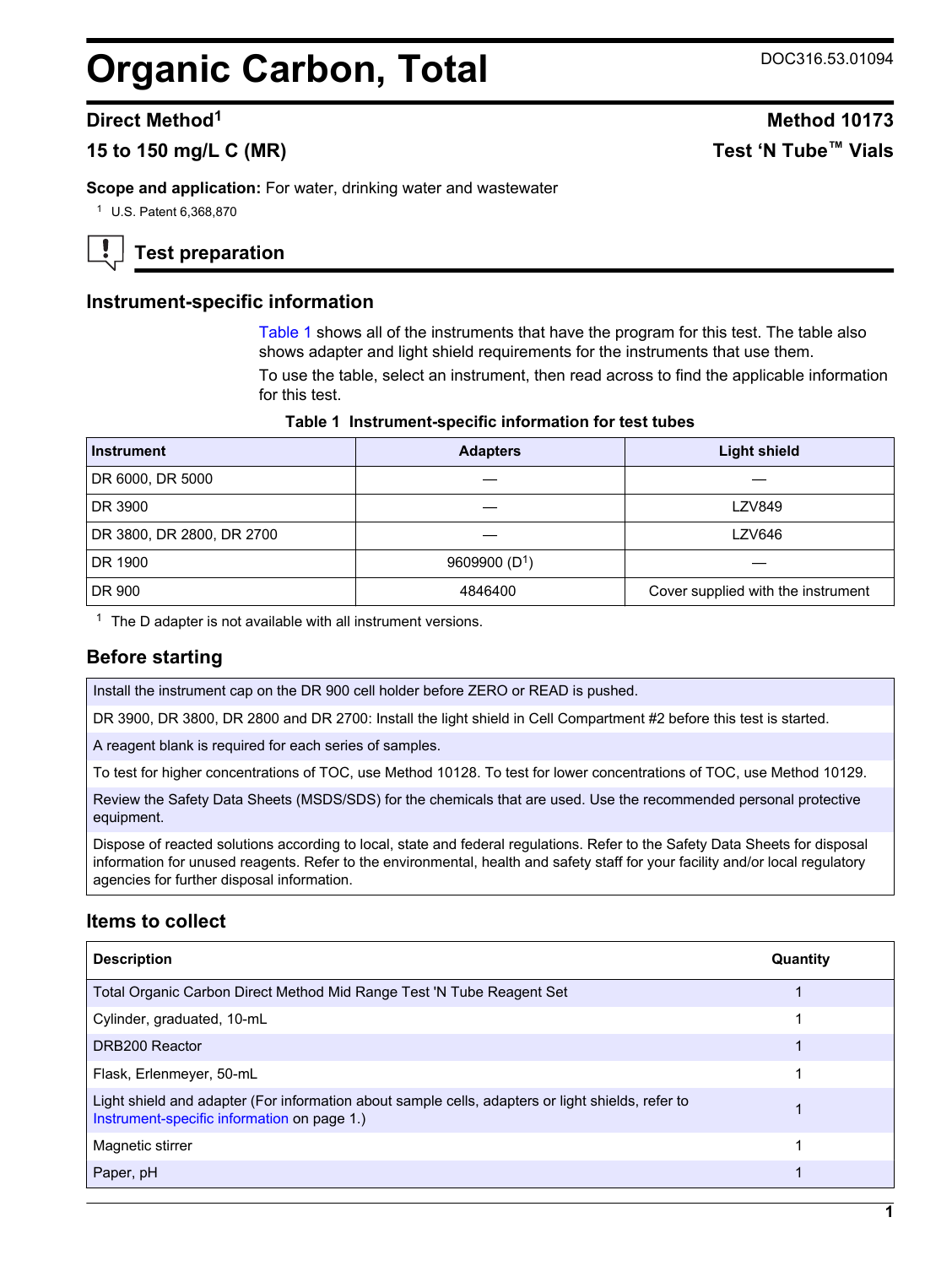## **Items to collect (continued)**

| <b>Description</b>                                 | Quantity |
|----------------------------------------------------|----------|
| Pipet, TenSette®, 0.1- to 1.0-mL, with pipet tips  |          |
| Pipet, TenSette®, 1.0- to 10.0-mL, with pipet tips |          |
| Stir bar, magnetic                                 |          |
| Test tube rack                                     |          |
| Water, organic-free                                | $3.0$ mL |
| Wipes, disposable                                  |          |

Refer to [Consumables and replacement items](#page-6-0) on page 7 for order information.

## **Sample collection**

- Collect samples in clean glass bottles.
- Homogenize samples that contain solids to get a representative sample.
- Rinse the sample bottle several times with the sample to be collected.
- Fill the bottle completely full, then tighten the cap on the bottle.
- Analyze the samples as soon as possible for best results.
- Acid preservation is not recommended.

## **Test 'N Tube procedure**



**1.** Start the DRB200 Reactor. Select the TOC program.



**2.** Add 10 mL of sample to a 50-mL Erlenmeyer flask. Put the stir bar in the Erlenmeyer flask.



**3.** Add 0.4 mL of Buffer Solution to the Erlenmeyer flask, pH 2.0. Use pH paper to make sure that the sample pH is 2.



**4.** Put the flask on a stir plate. Stir at a moderate speed for 10 minutes.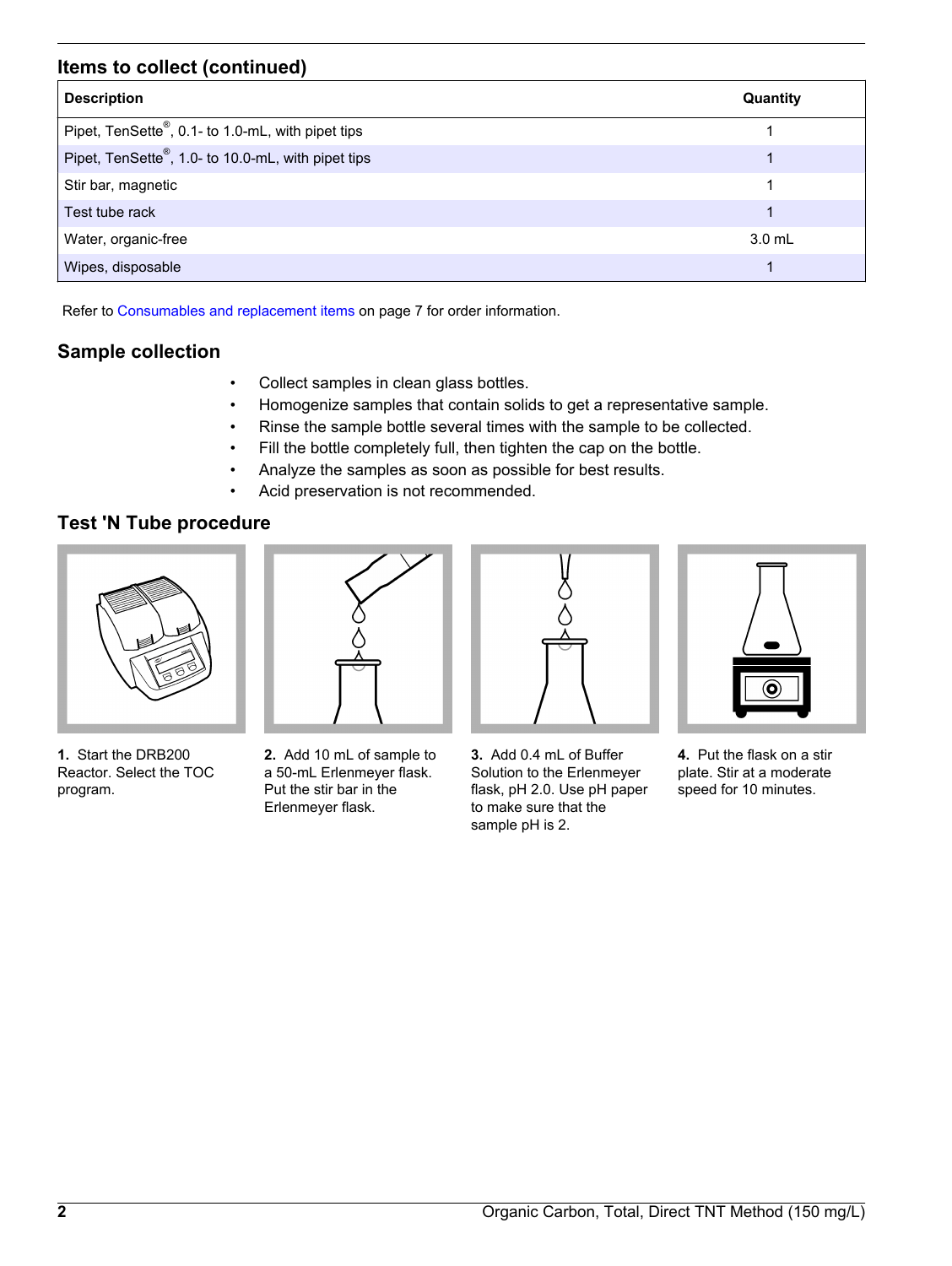

**5.** Add the contents of one TOC Persulfate Powder Pillow to each Acid Digestion Vial. Put a label that says "Reagent Blank" on one Mid Range Acid Digestion vial. Put a lable that says "Sample" on a second Mid Range Acid Digestion vial.



**6. Prepare the blank:** Add 1.0 mL of organic-free water to the blank vial.



**7. Prepare the sample:** Add 1.0 mL of sample from the Erlenmeyer flask to the sample vial.



**8.** Use deionized water to rinse two blue Mid/High Range Indicator Ampules. Clean the ampules with a wipe. Do not touch the sides of the ampules after they are clean. Hold the ampules by the top.



**9.** Put one unopened ampule into each Acid Digestion Vial. Snap the top off of the ampule when the score aligns with the top of the vial. Let the ampules drop into the vials. Do not invert or tilt the vials after the ampule is inside.



**10.** Close the vials tightly. Insert them into the reactor.



**11.** Close the reactor. Let the vials react for 2 hours at 103 to 105 °C.



**12.** After two hours, remove the vials from the reactor. Put them in a test tube rack to cool for one hour. The liquid in the blank should show a dark blue color.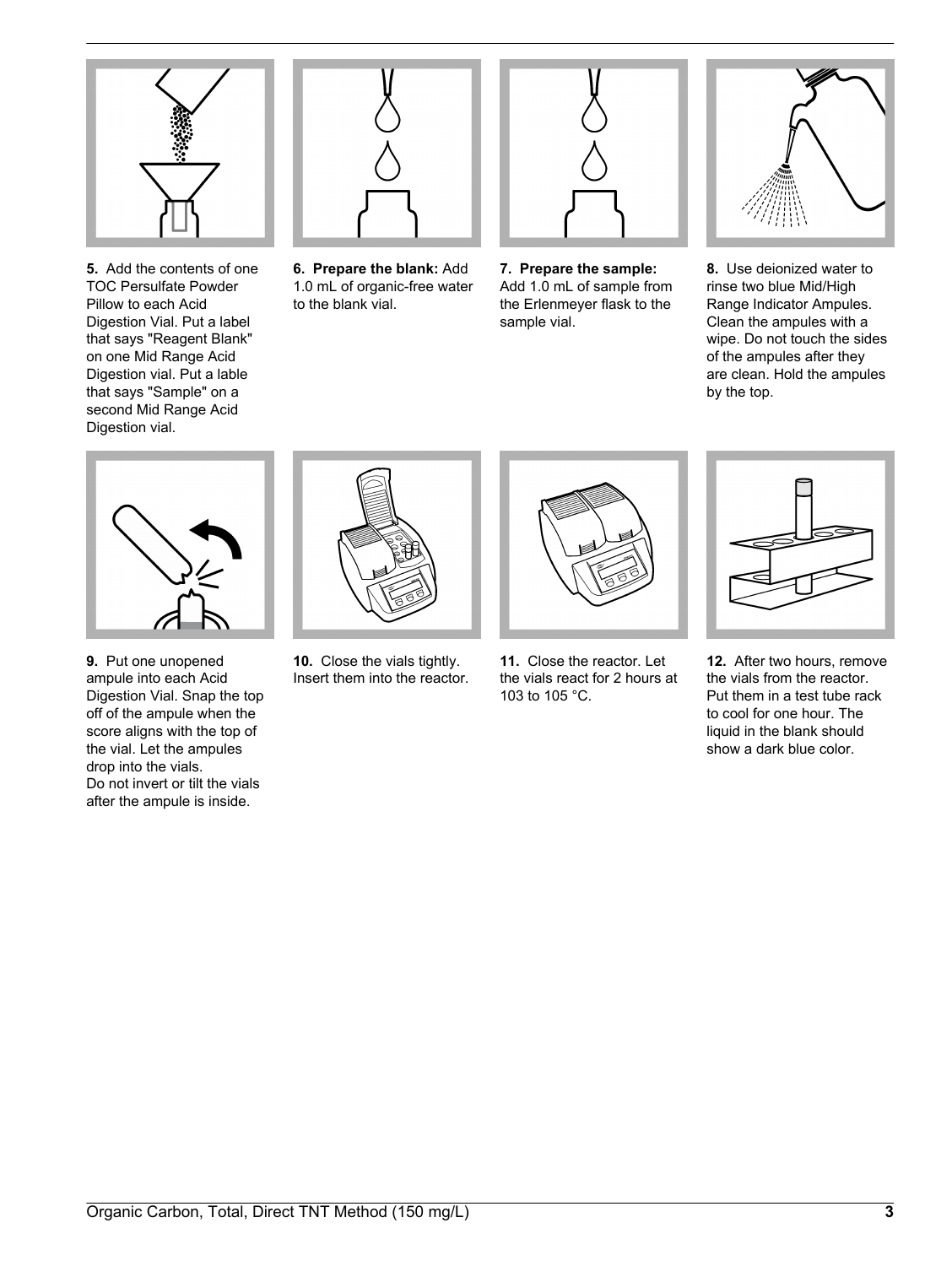

**13.** Start program **425 Organic Carbon MR**. For information about sample cells, adapters or light shields, refer to [Instrument](#page-0-1)[specific information](#page-0-1) on page 1.

*Note: Although the program name can be different between instruments, the program number does not change.*



into the 16-mm cell holder.



**Read**

**14.** Clean the blank vial. **15.** Insert the blank vial into



**16.** Push **ZERO**. The display shows 0 mg/L C.



**19.** Push **READ**. Results show in mg/L C.

**17.** Clean the sample vial. **18.** Insert the sample vial

**Interferences**

If the sample contains more than 1000 mg/L CaCO<sub>3</sub> alkalinity, add sulfuric acid to lower the sample pH to less than 7, then start the test procedure.

Most sample turbidity is either dissolved during the digestion stage or settled during the cooling period. Sample turbidities up to 50 NTU have been tested without interference.

The table that follows shows the substances that were tested for interference and did not interfere up to the levels shown.

| <b>Interfering substance</b> | Interference level   |
|------------------------------|----------------------|
| Aluminum                     | 10 mg/L AI           |
| Ammonia Nitrogen             | 1000 mg/L as N       |
| <b>ASTM Wastewater</b>       | No effect            |
| <b>Bromide</b>               | 500 mg/L Br          |
| <b>Bromine</b>               | 25 mg/L $Br2$        |
| Calcium                      | 2000 mg/L as $CaCO3$ |
| Chloride                     | 1500 mg/L Cl-        |
| Chlorine                     | 10 mg/L $Cl2$        |
| <b>Chlorine Dioxide</b>      | 6 mg/L $ClO2$        |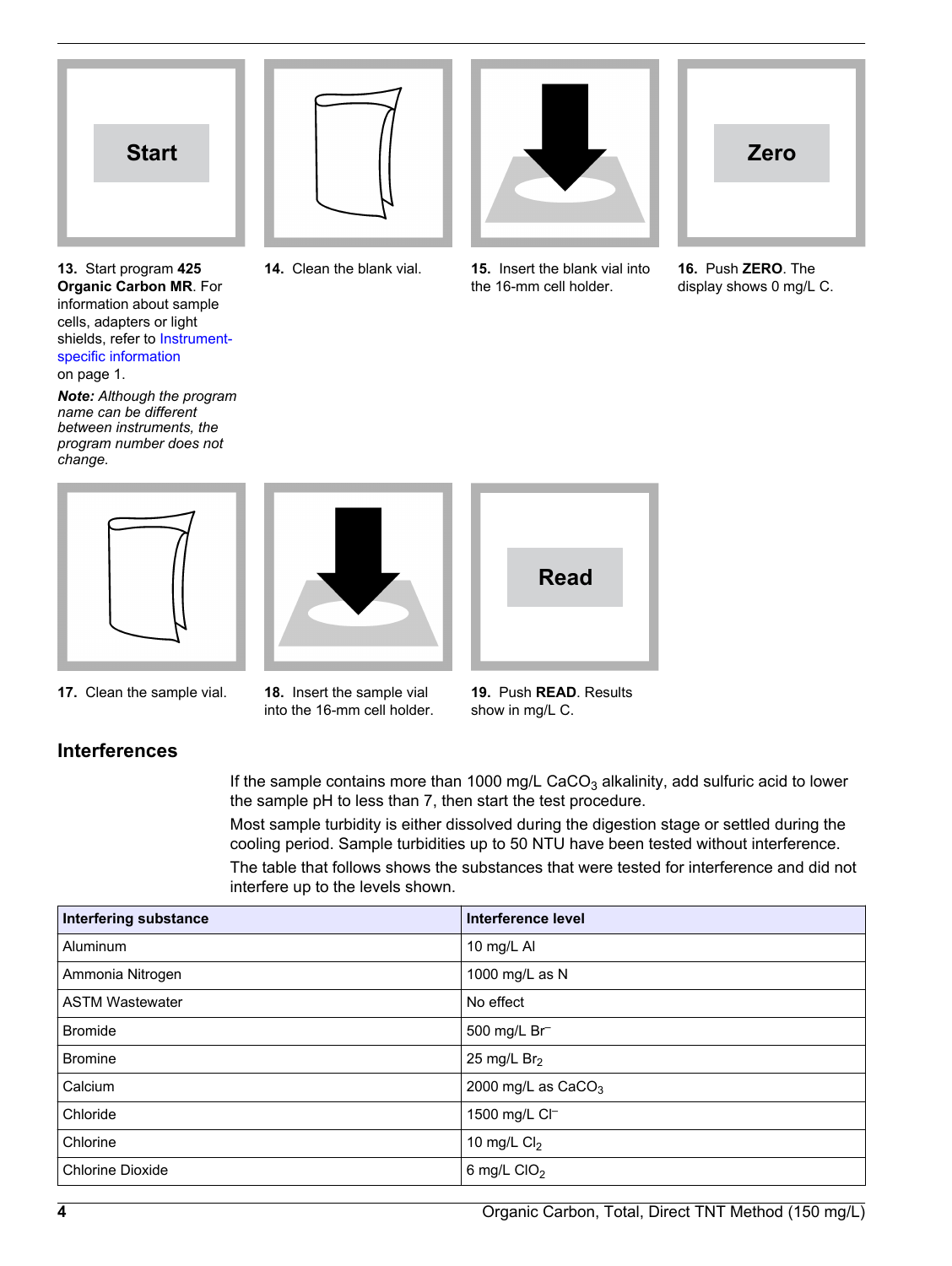| <b>Interfering substance</b> | <b>Interference level</b>                     |
|------------------------------|-----------------------------------------------|
| Copper                       | 10 mg/L Cu                                    |
| Cyanide                      | 10 mg/L CN <sup>-1</sup>                      |
| lodide                       | 50 mg/L I-                                    |
| Iron (II)                    | 10 mg/L $Fe2+$                                |
| Iron (III)                   | 10 mg/L $Fe3+$                                |
| Magnesium                    | 2000 mg/L as $CaCO3$                          |
| Manganese (VII)              | 1 mg/L Mn                                     |
| Monochloramine               | 14 mg/L NH <sub>2</sub> Cl as Cl <sub>2</sub> |
| Nitrite                      | 500 mg/L NO <sup>2-</sup>                     |
| Ozone                        | 2 mg/L $O_3$                                  |
| Phosphate                    | 3390 mg/L PO <sub>4</sub> 3-                  |
| Silica                       | 100 mg/L $SiO2$                               |
| Sulfate                      | 5000 mg/L SO <sub>4</sub> <sup>2-</sup>       |
| Sulfide                      | 20 mg/L S <sup>2-</sup>                       |
| Sulfite                      | 50 mg/L $SO_3^2$ -                            |
| Zinc                         | 5 mg/L Zn                                     |

#### **Reagent blank water**

Water that is used for the reagent blank must contain less than 0.05 mg/L carbon. If the organic-free water container is left open for extended periods, the water can absorb carbon dioxide  $(CO<sub>2</sub>)$  from the atmosphere and contaminate the blank. To remove the dissolved  $CO<sub>2</sub>$  from the organic-free water, acidify the water and stir for 10 minutes as in the test procedure.

Generally, water that is stored in plastic containers is not suitable for low-range TOC blanks. Water that is stored in plastic can become contaminated with organic compounds from the container walls. These leached organic compounds usually cannot be removed by the acid-sparge process.

## **Accuracy check**

#### **Standard additions method (sample spike)**

Use the standard additions method (for applicable instruments) to validate the test procedure, reagents and instrument and to find if there is an interference in the sample. Items to collect:

- TOC Standard Solution Ampule, 1000 mg/L C
- 50-mL volumetric flask, Class A
- 15-mL volumetric pipet and pipet filler
- Organic-free water
- Pipet, TenSette®, 0.1–1.0 mL and tips
- **1.** Prepare a 300-mg/L total organic carbon standard solution as follows:
	- **a.** Use a pipet to add 15.00 mL of a 1000 mg/L TOC standard solution into the volumetric flask.
	- **b.** Dilute to the mark with organic-free water. Mix well. Prepare this solution daily.
- **2.** Use the test procedure to measure the concentration of the sample, then keep the (unspiked) sample in the instrument.
- **3.** Go to the Standard Additions option in the instrument menu.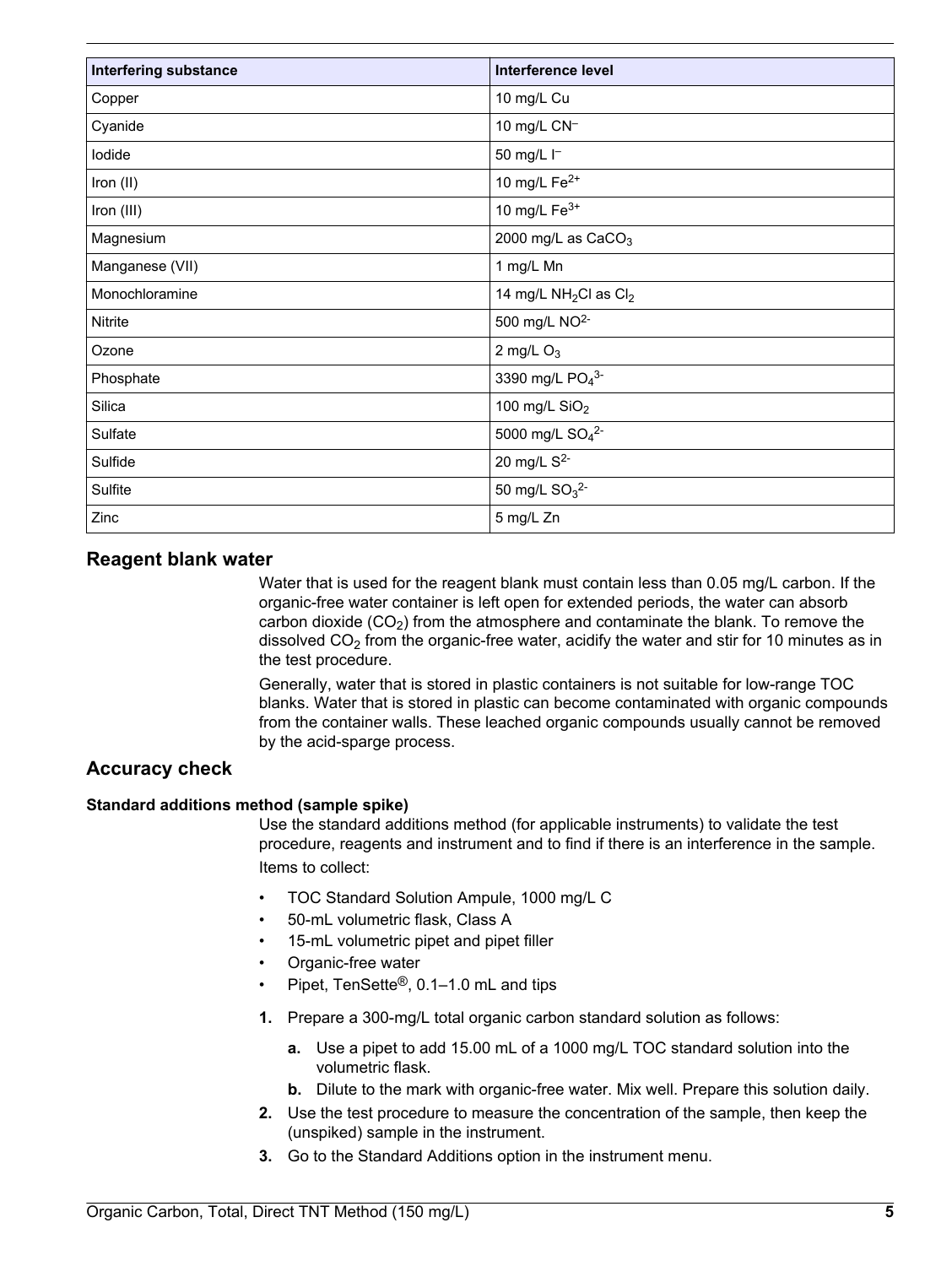- **4.** Select the values for standard concentration, sample volume and spike volumes.
- **5.** Prepare three spiked samples: use the TenSette pipet to add 0.1 mL, 0.2 mL and 0.3 mL of the prepared standard solution, respectively, to three Acid Digestion Vials.
- **6.** Add the contents of one TOC Persulfate Powder Pillow to each vial.
- **7.** Add 1.0 mL of sample to each vial. Swirl to mix.
- **8.** Use the test procedure to measure the concentration of each of the spiked samples. Start with the smallest sample spike. Measure each of the spiked samples in the instrument.
- **9.** Select **Graph** to compare the expected results to the actual results.

*Note: If the actual results are significantly different from the expected results, make sure that the sample volumes and sample spikes are measured accurately. The sample volumes and sample spikes that are used should agree with the selections in the standard additions menu. If the results are not within acceptable limits, the sample may contain an interference.*

#### **Standard solution method**

Use the standard solution method to validate the test procedure, the reagents and the instrument.

Items to collect:

- TOC Standard Solution Ampule 1000 mg/L C
- 50-mL volumetric flask, Class A
- 5-mL volumetric pipet, Class A and pipet filler
- Organic-free reagent water
- **1.** Prepare a 100 mg/L C standard solution as follows:
	- **a.** Use a pipet to add 5.00 mL of 1000 mg/L total organic carbon standard solution into the volumetric flask.
	- **b.** Dilute to the mark with organic-free reagent water. Mix well. Prepare this solution daily.
- **2.** Use the test procedure to measure the concentration of the prepared standard solution.
- **3.** Compare the expected result to the actual result.

*Note: The factory calibration can be adjusted slightly with the standard adjust option so that the instrument shows the expected value of the standard solution. The adjusted calibration is then used for all test results. This adjustment can increase the test accuracy when there are slight variations in the reagents or instruments.*

#### **Method performance**

The method performance data that follows was derived from laboratory tests that were measured on a spectrophotometer during ideal test conditions. Users can get different results under different test conditions.

| Program | <b>Standard</b> | Precision (95% confidence interval) | <b>Sensitivity</b><br>Concentration change per 0.010 Abs change |
|---------|-----------------|-------------------------------------|-----------------------------------------------------------------|
| 425     | 70 mg/L C       | 68-72 mg/L C                        | 1.2 mg/L $C$                                                    |

#### **Summary of method**

The total organic carbon (TOC) concentration is determined by first sparging the sample under slightly acidic conditions to remove the inorganic carbon. In the outside vial, organic carbon in the sample is digested by persulfate and acid to form carbon dioxide. During digestion, the carbon dioxide diffuses into a pH indicator reagent in the inner ampule. The absorption of carbon dioxide into the indicator forms carbonic acid. Carbonic acid changes the pH and thus the color of the indicator solution. The amount of color change is related to the original amount of carbon in the sample. The measurement wavelengths are 598 and 430 nm for spectrophotometers or 610 nm for colorimeters.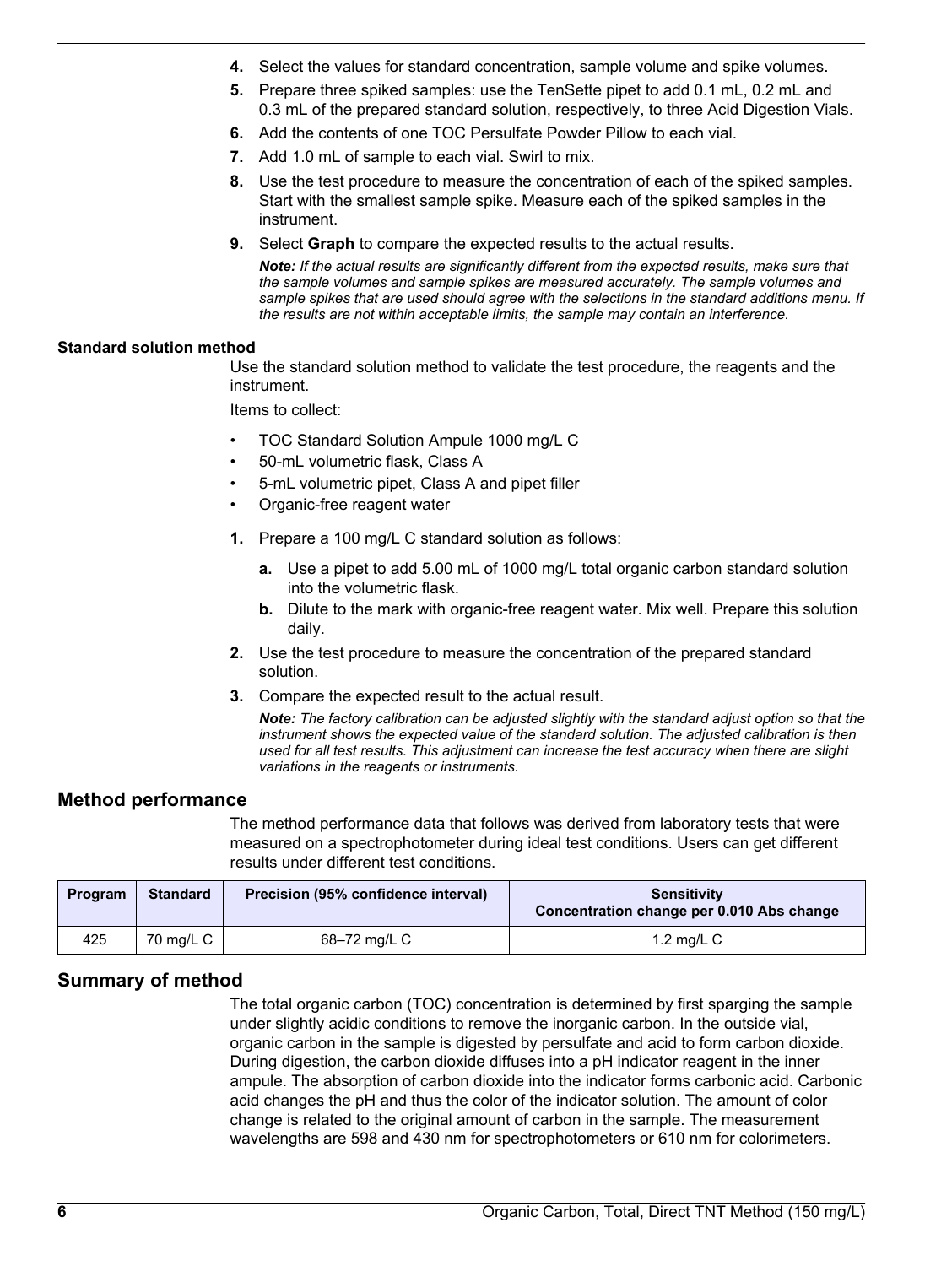## <span id="page-6-0"></span>**Consumables and replacement items**

## **Required reagents**

| <b>Description</b>                                                                     | <b>Quantity/test</b> | Unit         | ltem no. |
|----------------------------------------------------------------------------------------|----------------------|--------------|----------|
| pH Paper                                                                               |                      | 5/pkg        | 39133    |
| Water, organic-free                                                                    | $3.0$ mL             | 500 mL       | 2641549  |
| Reagent Set, Total Organic Carbon Direct Method Mid Range Test<br>'N Tube <sup>™</sup> |                      | 50 vials     | 2815945  |
| Includes:                                                                              |                      |              |          |
| Acid Digestion Solution Vials, High Range TOC (not sold separately)                    | 1                    | $50$ /p $kg$ |          |
| Buffer Solution (not sold separately; see alternate size below)                        | $0.4$ mL             | 25 mL        |          |
| Funnel, micro, poly                                                                    | 1                    | each         | 2584335  |
| Indicator Ampule, MR/HR TOC (not sold separately)                                      |                      | $10$ /p $kg$ |          |
| TOC Persulfate Powder Pillows (not sold separately)                                    |                      | $50$ /p $kg$ |          |

## **Required apparatus**

| <b>Description</b>                                       | <b>Quantity/test</b> | Unit       | Item no.        |
|----------------------------------------------------------|----------------------|------------|-----------------|
| Cylinder, graduated, 10-mL                               | 1                    | each       | 50838           |
| DRB 200 Reactor, 110 VAC option, 15 x 16-mm wells        | 1                    | each       | LTV082.53.40001 |
| <b>OR</b>                                                |                      |            |                 |
| DRB 200 Reactor, 220 VAC option, 15 x 16-mm wells        | 1                    | each       | LTV082.52.40001 |
| Flask, Erlenmeyer, 50-mL                                 | 1                    | each       | 50541           |
| <b>Magnetic Stirrer</b>                                  | 1                    | each       | 2881200         |
| Pipet, TenSette®, 0.1-1.0 mL                             | 1                    | each       | 1970001         |
| Pipet Tips, for TenSette <sup>®</sup> Pipet, 0.1-1.0 mL  | 2                    | 50/pkg     | 2185696         |
| Pipet, TenSette <sup>®</sup> 1.0-10.0 mL                 | 1                    | each       | 1970010         |
| Pipet Tips, for TenSette <sup>®</sup> Pipet, 1.0-10.0 mL | varies               | 50/pkg     | 2199796         |
| Stir bar, magnetic                                       | 1                    | each       | 4531500         |
| Test tube rack                                           | 1                    | each       | 1864100         |
| Wipes, disposable                                        |                      | $280$ /pkg | 2097000         |

#### **Recommended standards**

| Description                                              | Unit  | Item no. |
|----------------------------------------------------------|-------|----------|
| TOC Standard Solution Ampule (KHP Standard, 1000-mg/L C) | 5/pkg | 2791505  |

### **Optional reagents and apparatus**

| <b>Description</b>                                     | Unit     | Item no. |
|--------------------------------------------------------|----------|----------|
| Balance, analytical, 80 g x 0.1 mg 100-240 VAC         | each     | 2936701  |
| Buffer Solution, Sulfate pH 2.0                        | 500 ml   | 45249    |
| Flask, volumetric, 50-mL                               | each     | 1457441  |
| Flask, volumetric, Class A, 1000-mL glass              | each     | 1457453  |
| Pipet tips for TenSette <sup>®</sup> Pipet, 0.1-1.0 mL | 1000/pkg | 2185628  |